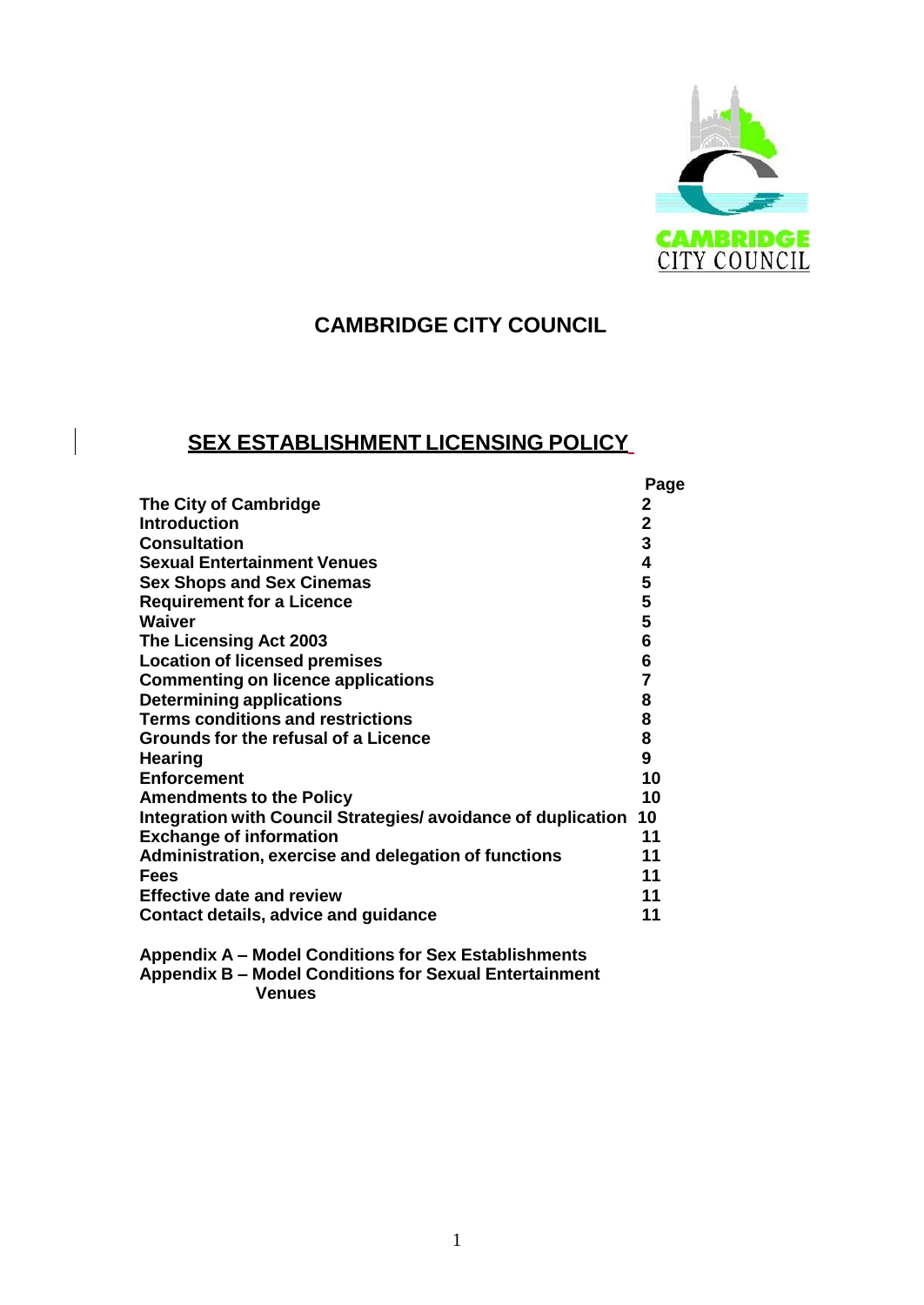## **1. The City of Cambridge**

,

- 1.1 Cambridge is a unique blend of market town, sub-regional centre, national and international tourist attraction and centre of excellence for education and research. It is a city of great beauty and is renowned for the qualities of its streets, spaces and buildings.
- 1.2 Cambridge City Council, in association with local partnerships wants Cambridge to be vibrant, socially mixed, safe, convenient and enjoyable, where all residents feel integrated into the life of the City and a part of its success.
- 1.3 Cambridge City Council has a clear vision for the future of the City, a vision shared with Cambridge citizens and partner organisations. Our vision includes:
	- An international city which celebrates its diversity and actively tackles discrimination on gender, race, nationality, ethnic background, religion, age, disability, gender identity, and sexual orientation.
	- A city in which all citizens feel that they are listened to and have the opportunity to influence public decision making, and which values, supports and responds to individual and community initiatives.
	- A city where all citizens and organisations appreciate their duties as well as their rights, where people are free to enjoy themselves but also show consideration for others, and where the community works together to reduce harm and nuisance including by education and, where needed, robust enforcement of the law.
- 1.4 The overarching objectives of Cambridge City Council in licensing Sex Establishments are to:
	- Promote the Authority's visions and values
	- Protect the rights and health and safety of the general public, workers, residents, businesses, minority and vulnerable groups and
	- Ensure the principles of consistency, transparency, accountability and the promotion of good standards in licensing
	- Demonstrate compliance with statutory responsibilities in relation to procedures and enforcement
	- Ensure consistent and transparent decision making

## **2. Introduction**

- 2.1 The Local Government (Miscellaneous Provisions) Act 1982 (the 1982 Act) does not require the publication of a sex establishment licensing policy, however we recognise the benefits of having such a policy. A sex establishment licensing policy can play a pivotal role in the achievement of the pattern, number and standards of sex establishments within the City.
- 2.2 This policy provides Cambridge City Council's approach to the regulation of sex establishments as set out in the 1982 Act and gives guidance to the Licensing Authority when considering and making decisions on applications
- 2.3 Each application will be determined on its individual merits and this policy should not be regarded or interpreted as an indication that any requirement of the relevant law may be overridden.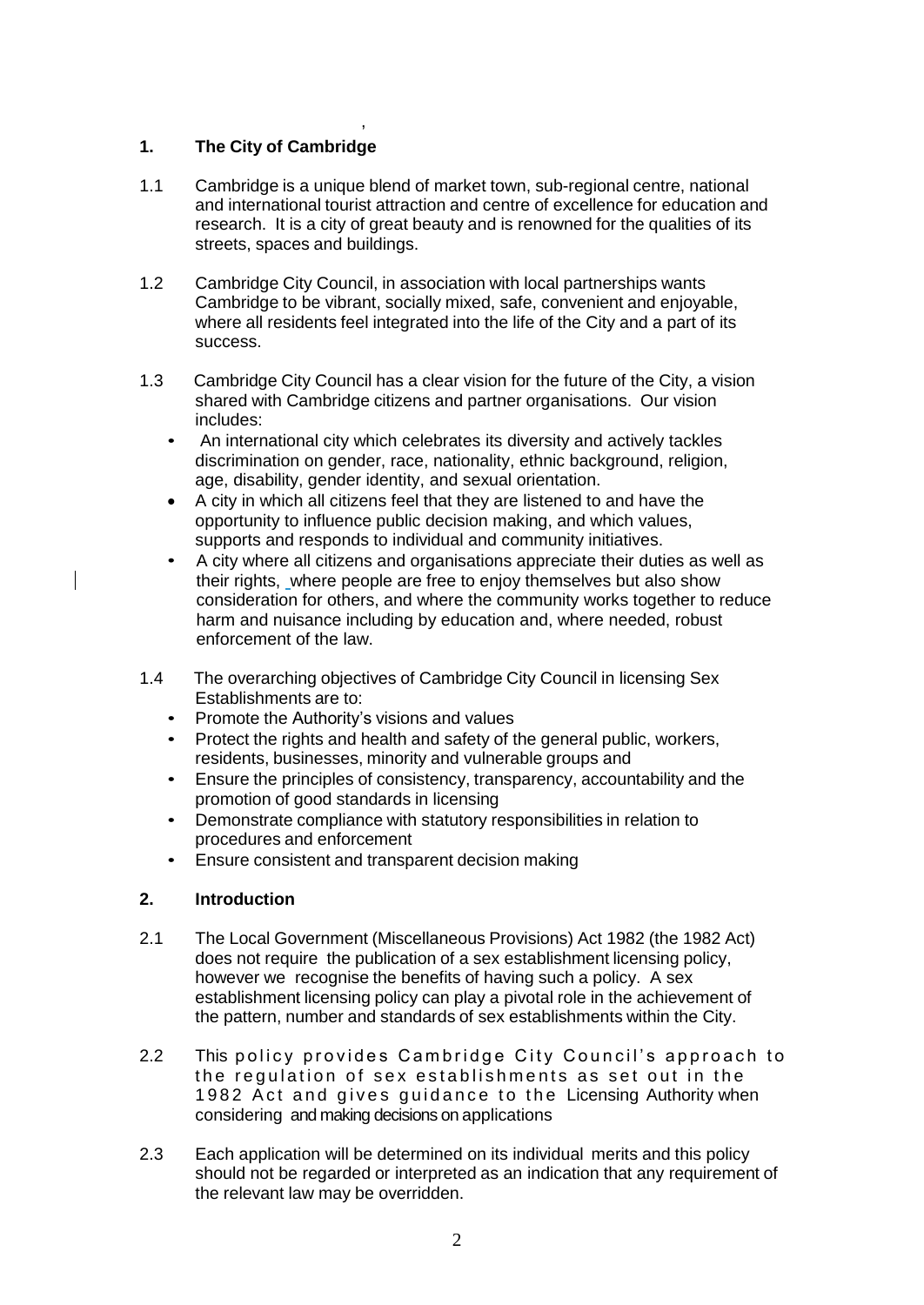- , 2.4 The Council may depart from this policy if, in the interests of the promotion of the objectives, the individual circumstances of any case merit such a decision. Full reasons will be given for departing from the policy.
- 2.5 The 1982 Act introduced a licensing regime to control Sex Establishments. On 19th October 1989, Cambridge City Council resolved to bring into forcefrom  $27<sup>th</sup>$  November 1989 Schedule 3 of the Act, which provided for the control of sex establishments (i.e. sex shops and sex cinemas).
- 2.6 Section 27 of the Policing and Crime Act 2009 (the 2009 Act), which came into force on 6th April 2010, amends Schedule 3 to the 1982 Act, providing for the control of a new category of sex establishment called a Sexual Entertainment Venue. The amendment allows councils to regulate lap dancing clubs and similar venues as sex establishments. On 21<sup>st</sup> October 2010, Cambridge City Council resolved that Schedule 3 to the 1982 Act as amended by section 27 of the 2009 Act should apply to the Cambridge City Council area commencing from 1<sup>st</sup> December 2010.
- 2.7 In carrying out our licensing functions, we will have regard to the following:
- 2.7.1 The Local Government (Miscellaneous Provisions) Act 1982
- 2.7.2 Any supporting regulations
- 2.7.3 Guidance issued by Central Government
- 2.7.4 This statement of licensing policy

We must also fulfil our obligations under s17 of the Crime and Disorder Act 1998, to do all that we reasonably can to prevent crime and disorder in Cambridge.

- 2.8 The Policy should be read in conjunction with, and without prejudice to, other existing national and European Union legislation, including the Human Rights Act 1998, the Equality Act 2010, the , The Provision of Services Regulations 2009, and the Regulators' Code 2013 (as set out under the Legislative and Regulatory Reform Act 2006).
- 2.9 The Race Relations Act 1976 as amended by the Race Relations (Amendment) Act 2000, places a legal obligation on public authorities to have due regard to the need to eliminate unlawful discrimination and victimisation; and to promote equality of opportunity and good relations between persons of different racial groups.
- 2.10 In carrying out our licensing functions we will have regard to equality and will expect an applicant to meet their statutory obligations in this area and not unlawfully discriminate against anyone on the grounds of age, gender, race, sexual orientation, disability, gender reassignment, religion or belief.
- 2.11 We do not take a moral stand in adopting this policy. We recognise that Parliament has made it lawful to operate a sex establishment and that such businesses are a legitimate part of the retail and leisure industries. It is our role as the licensing authority to administer the licensing regime in accordance with the law.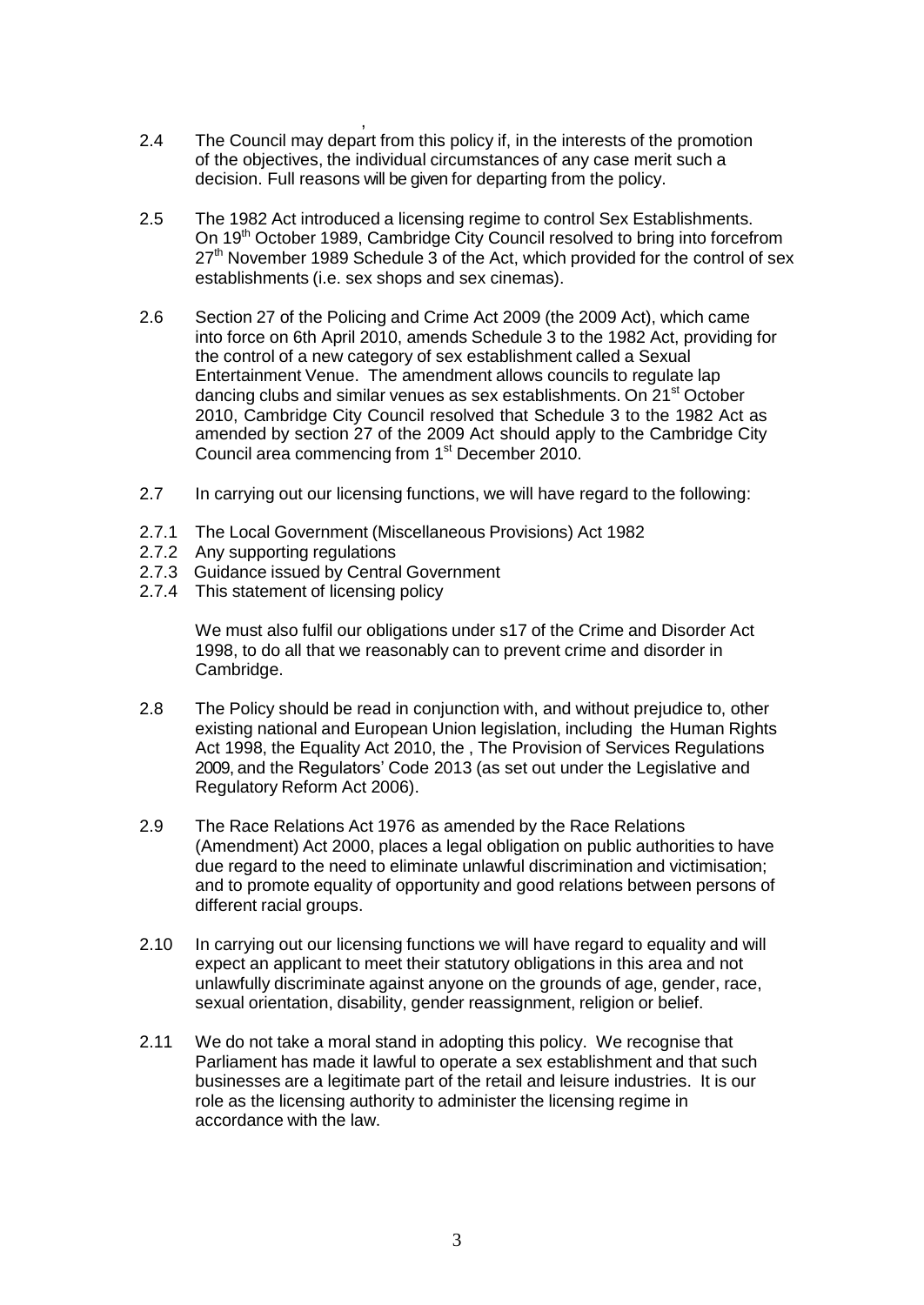## **3. Consultation**

- 3.1 In preparing this policy statement we have consulted with the following:
	- the Chief Officer of Police for Cambridgeshire

,

- the Chief Officer of the Cambridgeshire Fire and Rescue Service
- persons/bodies representative of local holders of premises licences
- persons/bodies representative of local holders of club premises certificates
- persons/bodies representative of businesses and residents in the City of Cambridge
- the child protection agency
- other organisations as appear to the Licensing Authority to be affected, including councillors, local community, cultural, educational and entertainment organisations.
- 3.2 We are currently reviewing the policy and the policy is open for consultation between  $30<sup>th</sup>$  May 2016 and 21<sup>st</sup> August 2016.
- 3.3 We will consider the views of all those consulted prior to the policy being determined by the Licensing Committee in October 2016.

### **4. Sexual Entertainment Venues**

A Sexual entertainment venue is defined as

- 4.1 *'any premises at which relevant entertainment is provided before a live audience for the financial gain of the organiser or the entertainer.'*
- 4.2 'Relevant entertainment' is *"any live performance or live display of nudity which is of such a nature that, ignoring financial gain, it must reasonably be assumed to be provided solely or principally for the purpose of sexually stimulating any member of an audience (whether by verbal or other means)".*  An audience can consist of just one person (e.g. where the entertainment takes place in private booths).
- 4.3 In deciding whether entertainment is "relevant entertainment" We will judge each case on its' individual merits, however we would expect that the following forms of entertainment as they are commonly understood will be "relevant entertainment":
	- Lap dancing
	- Pole dancing
	- Table dancing
	- Strip shows
	- Peep shows
	- Live sex shows
	- Topless Bars
	- Premises where private entertainment booths are present

This list is not exhaustive and as the understanding of the exact nature of these descriptions may vary, should be treated as indicative only. Ultimately, decisions as to whether entertainment is "relevant entertainment" will depend on the content of the entertainment and not the name it is given.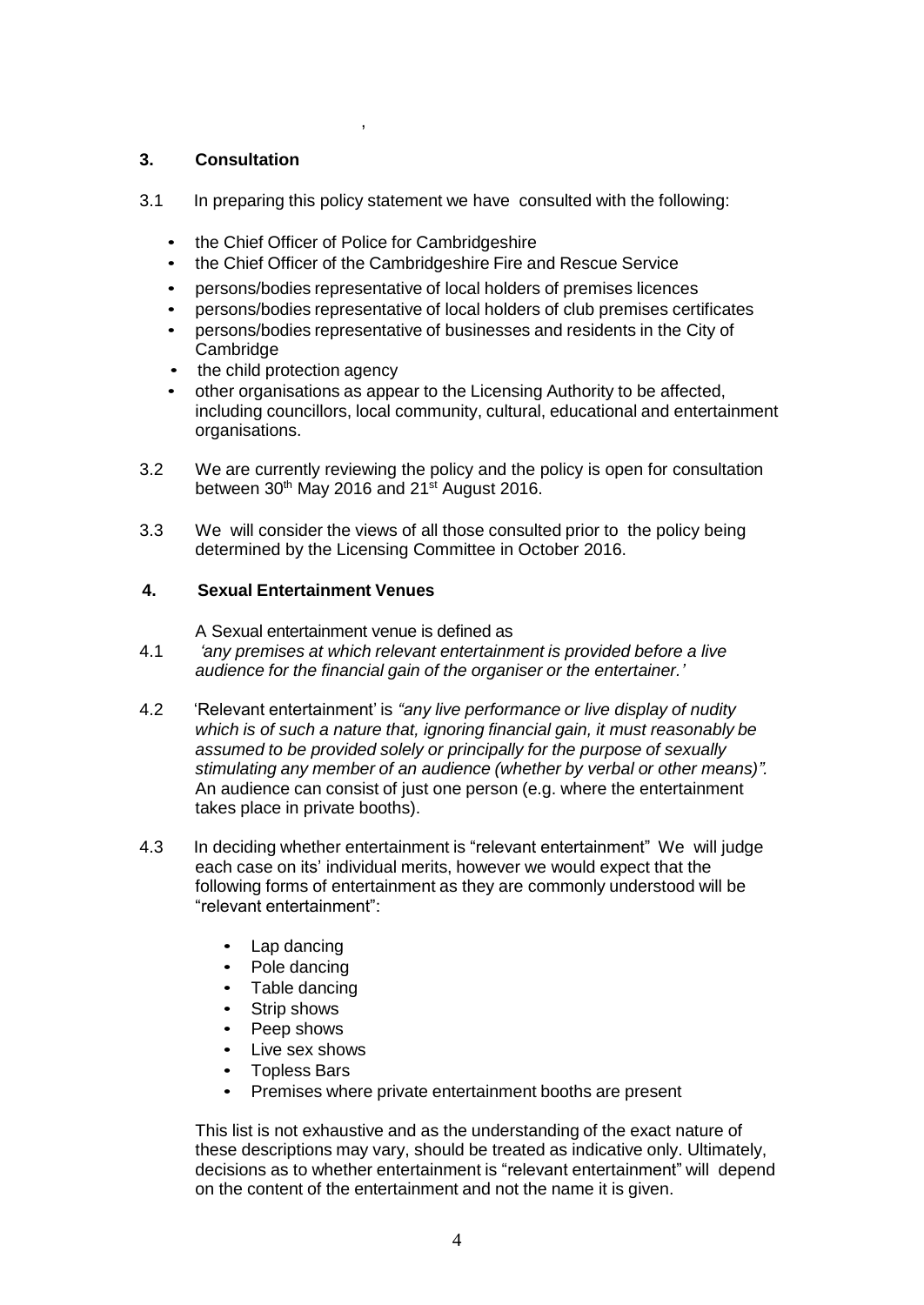- , 4.4 The following premises are not sexual entertainment venues:
	- Sex shops and sex cinemas (which are separately defined in Schedule 3 of the 1982 Act)
	- Premises which provide relevant entertainment on an infrequent basis. These are premises where
		- a) relevant entertainment has been provided on no more than 11 occasions within a 12 month period;
		- b) no such occasion has begun within a period of one month beginning with the end of the previous occasions; and
		- c) no such occasion has lasted longer than 24 hours.
	- other premises or types of performances or displays exempted by an order of the Secretary of State.
- 4.5 Premises providing relevant entertainment on an infrequent basis will continue to be regulated under the Licensing Act 2003 (the Licensing Act).
- 4.6 Where activities that would otherwise be considered to involve the provision of relevant entertainment take place, but are not provided for the financial gain of the organiser or entertainer, such as spontaneous display of nudity or a lap dance by a customer or guest, the premises will not be considered a sexual entertainment venue by virtue of those circumstances alone. This is because the relevant entertainment must be provided for the financial gain of the organiser or entertainer. However, it should be noted that an organiser may be considered to have provided the entertainment where he has permitted the activity to take place, whether express or implied.

### **5. Sex shops and sex cinemas**

5.1 Sex Establishment Licences are required for "sex cinemas" and "sex shops". A "Sex shop" is defined as any premises, vehicle, vessel or stall that is used for a business which consists to a "significant degree" of selling, hiring, exchanging, lending, displaying or demonstrating : 5.1.1sex articles; or 5.1.2 other things intended for use in connection with, or for the purpose

of stimulating or encouraging-

- i) sexual activity
- ii) acts of force or restraint which are associated with sexual activity
- 5.2 The phrase "sex articles" is defined in the 1982 Act, but the phrase "a significant degree" is not. When considering whether or not a business is selling a significant degree of sex articles and needs a licence, we will consider:
	- the ratio of sex articles to other aspects of the business
	- the absolute quantity of sales
	- the character of the remainder of the business
	- the nature of the displays in the business
	- turnover
	- other factors which appear to be materially relevant
- 5.3 A "sex cinema" is defined as any premises, vehicle, vessel or stall used to a significant degree for the exhibition of moving pictures, by whatever means produced, which:
- 5.3.1 are concerned primarily with the portrayal of, or primarily deal with or relate to, or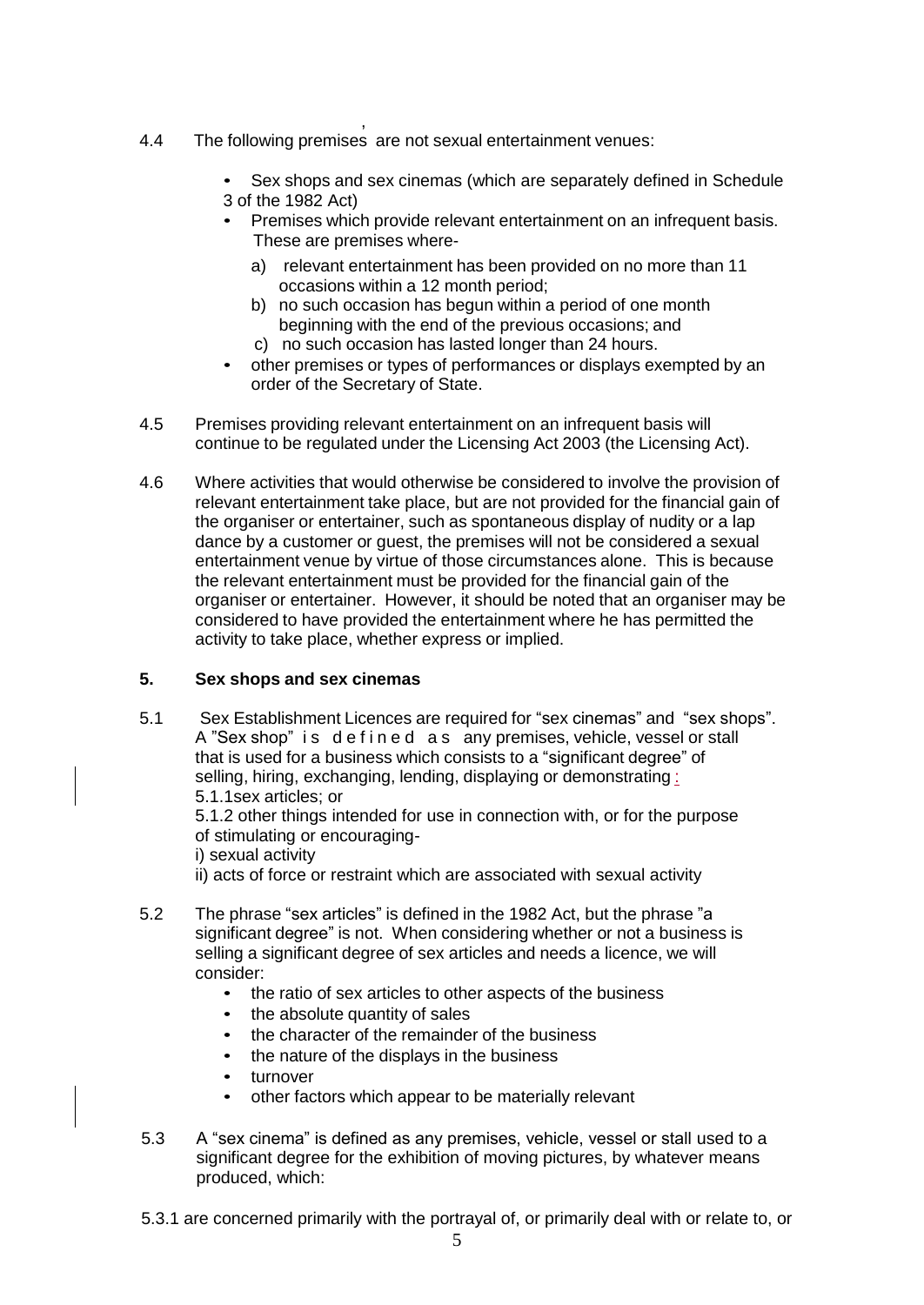, are intended to stimulate or encourage-

- i) sexual activity,
- ii) acts of force or restraint which are associated with sexual activity; or
- 5.3.2 are concerned primarily with the portrayal of, or primarily deal with or relate to, genital organs or urinary or excretory functions

But does not include a dwelling house to which the public is not admitted.

#### **6. Requirement for a Licence**

- 6.1. Any person wishing to operate a sex establishment as defined by Schedule 3 to the 1982 Act requires a sex establishment licence, unless we have waived the requirement for a licence.
- . 6.2 We will normally grant a licence for a period of one year, but we may exercise our discretion to issue a licence for a shorter period if we consider this to be appropriate.

#### **7. Waiver**

- 7.1 We may, upon application, waive the requirement for a licence in any case where we consider that to require a licence would be unreasonable or inappropriate.
- 7.2 Waivers may be granted to;
	- Book shops, including shops where sale of DVD's and CD's are present
	- Sexual Health Clinics
	- Cases where we consider that the requirement for a licence is borderline, where events are minor or temporary, or where clarity or regularisation is required.
	- Educational Establishments as part of a recognised educational curriculum
- 7.3 We will consider each application for a waiver on its individual merits; however, any establishment that would normally require a licence under the provisions of the 1982 Act is unlikely to be granted a waiver other than in exceptional circumstances.
- 7.4 In order for a waiver to be considered, an applicant must provide the basic information included in the application form, and any other information that we may reasonably require in order to make our decision.
- 7.5 A waiver may be for such period as the Licensing Authority thinks fit. Where we grant an application for a waiver, we will give notice to the applicant stating the application has been granted. We may at any time give a person who would require a licence but for a waiver, notice that the waiver is to terminate, on a date not less than 28 days from the date on which we give the notice, or as may be specified in the notice.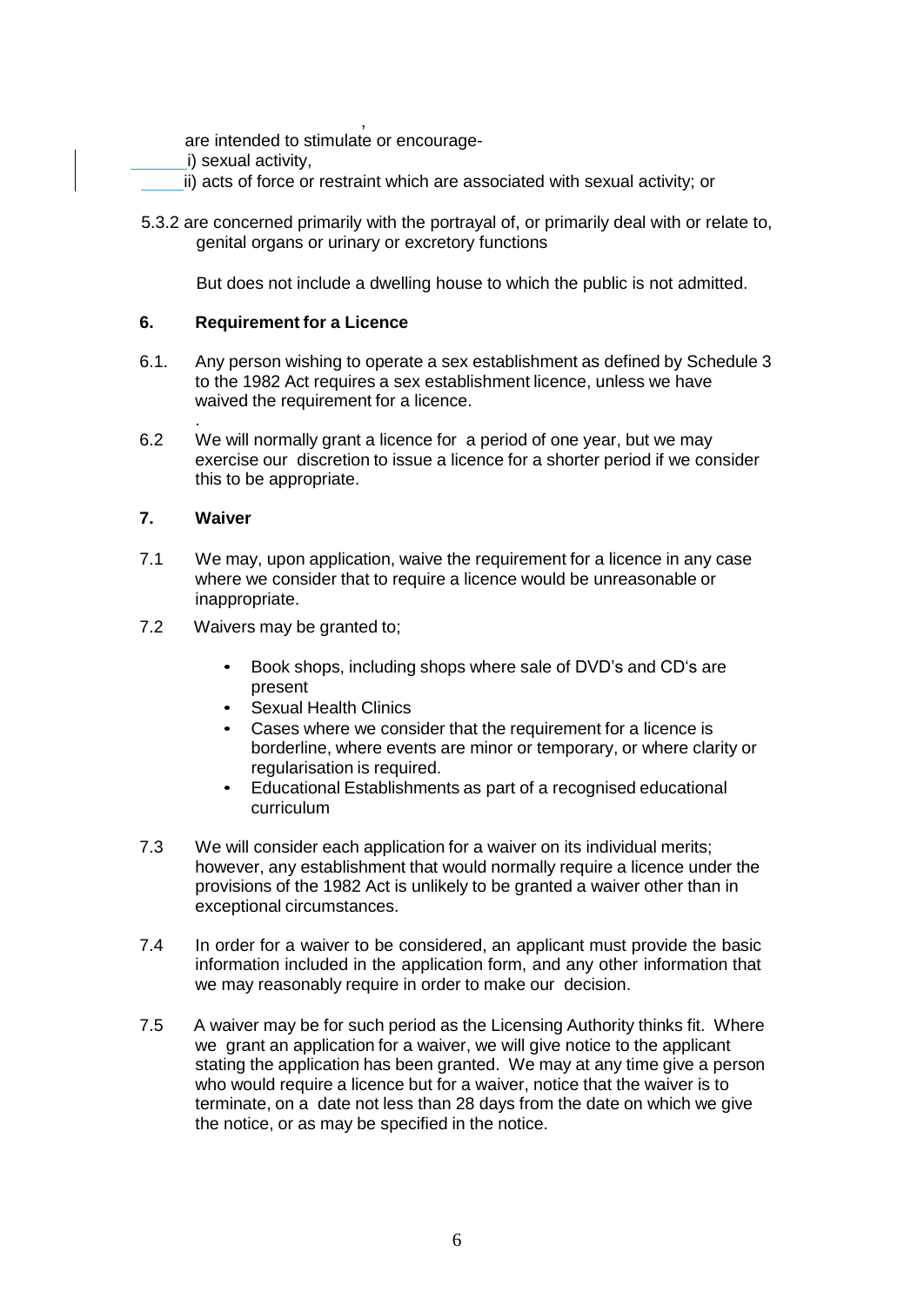#### , **8. The Licensing Act 2003**

- 8.1 Premises holding a sexual entertainment licence will not require a premises licence under the Licensing Act 2003 unless the premises is carrying on other licensable activities e.g. the sale of alcohol or the provision of regulated entertainment that is not relevant entertainment.
- 8.2 Live music or the playing of recorded music which is integral to the provision of relevant entertainment, such as lap dancing, for which a sexual entertainment licence is required, is specifically excluded from the definition of regulated entertainment in the Licensing Act.
- 8.3 Premises which fall under the exemption created for infrequent entertainment do not require a sexual entertainment licence, but will instead need an appropriate authorisation under the Licensing Act, for example to cover the performance of dance. An exemption for live music or the playing of recorded music, which is integral to the entertainment, does not apply to such venues.

## **9. Location of Licensed Premises**

- 9.1 We have not imposed a limit on the number of premises that may be licensed in any area of the City, however, whilst deciding each application upon its own merits we will not normally licence premises that are in close proximity to:
	- 9.1.1 a residential area
	- 9.1.2 a school, nursery or any other premises substantially used by or for children under 16 years of age;
	- 9.1.3 a park or other recreational areas used by or for children under 16 years of age;
	- 9.1.4 a church or other place of religious worship;
- 9.2 In addition, we will consider public safety issues when determining whether an area is appropriate; for example, areas that attract a high percentage of female, elderly or young users may be considered to be inappropriate. Where we receive an application, which we consider to be within close proximity to those areas or premises identified in paragraph 9.1, the application will not be automatically refused. Applications presenting genuinely exceptional circumstances may be granted.
- 9.3 Applications in respect of premises must state the full address of the premises. Applications in respect of a vehicle, vessel or stall must state where it is to be used as a sex establishment.
- 9.4 We would normally expect that applications for licences for permanent commercial premises should be from businesses with planning consent for the property concerned.

#### **10. Commenting on licence applications**

- 10.1 Any person or organization can object to an application for a sex establishment licence. The Police are a statutory consultee for all applications.
- 10.2 We can only consider objections that are relevant to the statutory grounds for refusal set out in the 1982 Act and are received within the 28-day period for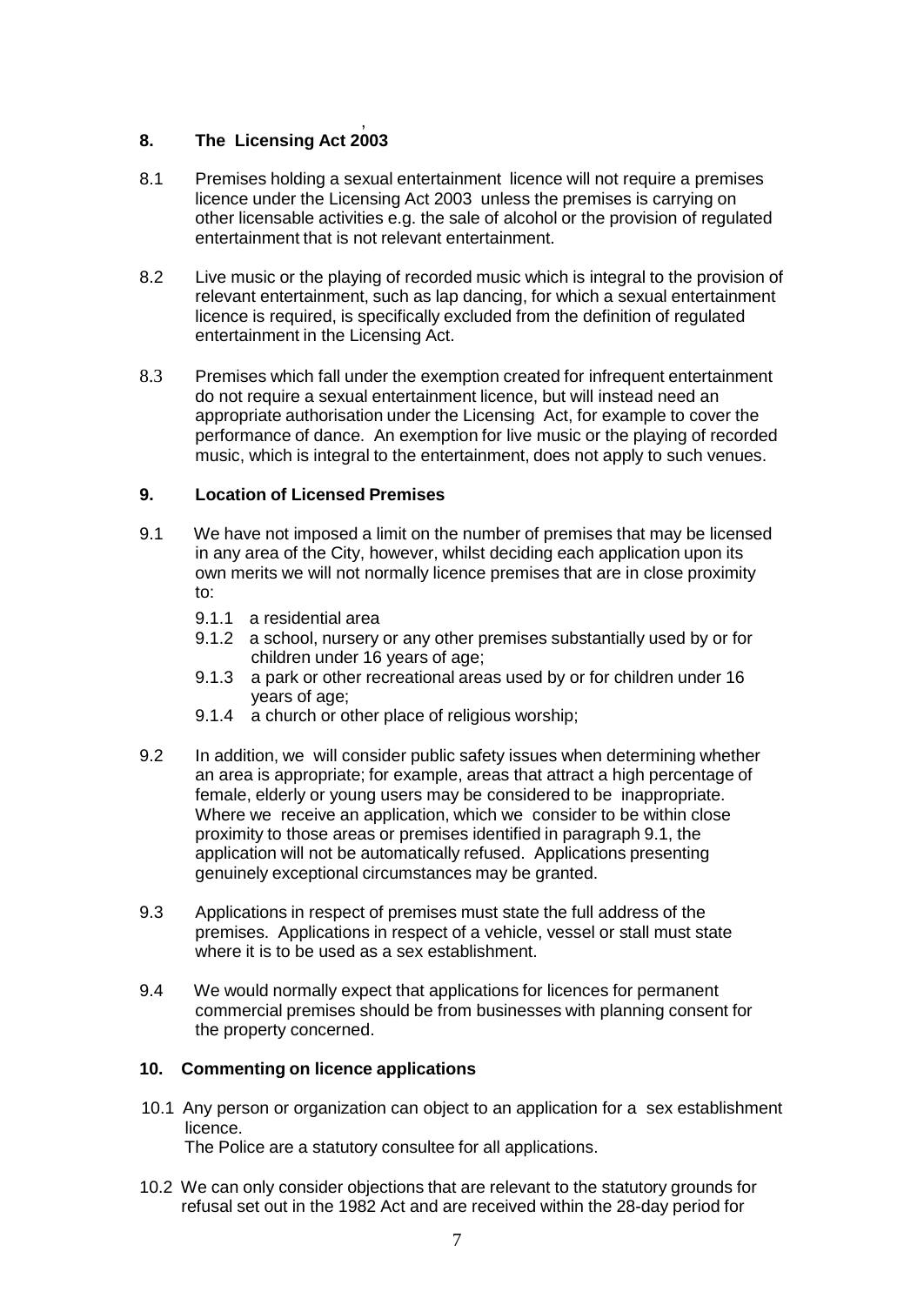, making objections. The objector must provide full reasons for their objection and, where possible, demonstrate how their reasons are relevant to the mandatory and discretionary grounds for refusal (if any).

- 10.3 We will notify applicants of any observations made by the Chief Officer of Police and provide details in general terms of objections that we have received within the 28-day period. We will not without the consent of the person making the objection reveal his/her name or address to the applicant.
- 10.4 Where no relevant objections are made, or objections are withdrawn, officers will grant the licence under the scheme of delegated powers.
- 10.5 Licensing Sub-Committee will consider all applications where there are relevant objections. We will give both applicants and objectors an equal opportunity to state their case in accordance with our hearings procedure.
- 10.6 No weight will be given to objections that are frivolous or vexatious, or which relate to moral grounds (as these are outside the scope of the 1982 Act). Officers will make decisions on whether objections are frivolous or vexatious and where objections are rejected the objector will be given a written reason.

### **11. Determining Applications**

- 11.1 In considering any application for the grant, renewal or transfer of a licence we will have regard to any observations submitted by the Chief Officer of Police and any relevant objections that we have received within the 28-day period.
- 11.2 Where we refuse to grant, renew or transfer a licence, we will send notice of the reasons for our decision to the applicant within seven days.
- 11.3 An applicant must be a suitable person to hold a licence. In determining suitability for a new licence, or a transfer of an existing one, we will consider all relevant information including the following:
	- Previous relevant knowledge and experience of the applicant;
	- The operation of any existing or previous licence(s) held by the applicant, including any licence held in any other area.
	- Any report about the applicant and management of the premises received from statutory objectors.

#### **12. Terms, conditions and restrictions**

- 12.1 The Council may impose terms, conditions and restrictions on the grant of a licence. Where imposed, these will be necessary, non-discriminatory and proportionate.
- 12.2 We have model conditions relating to sex establishments and sexual entertainment venues. The conditions which may be attached to a licence are set out in Appendices A and B to this policy.
- 12.3 We will consider all applications on an individual basis and may impose additional or alternative conditions tailored to individual premises.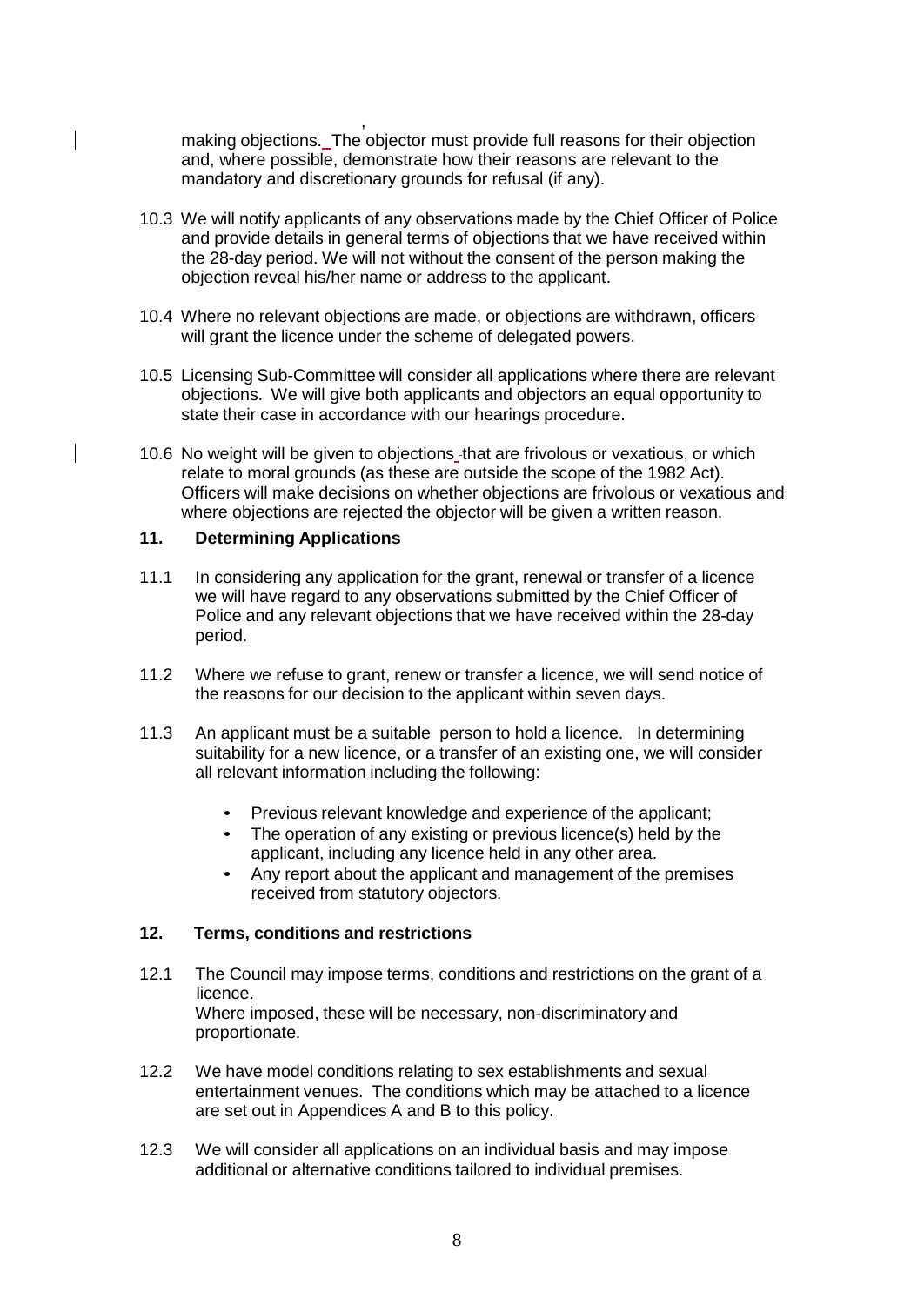#### , **13. Grounds for refusal The 1982 Act sets out mandatory and discretionary grounds for refusal of a licence.**

- 13.1 We will not grant a licence;
	- a) to a person under the age of 18; or
	- b) to a person who is for the time being disqualified under paragraph 17 (3) of Schedule 3 to the 1982 Act; or
	- c) to a person, other than a body corporate, who is not resident in an EEA state or was not so resident throughout the period of six months immediately preceding the date when the application was made; or
	- d) to a body corporate which is not incorporated in an EEA state; or
	- e) to a person who has, within a period of 12 months immediately preceding the date when the application was made, been refused the grant or renewal of a licence for the premises, vehicle, vessel or stall in respect of which the application is made, unless the refusal has been reversed on appeal.
- 13.2 We may refuse:

grounds listed in  $a$ ) – d) below:

ii) an application for the transfer of a licence on either or both of the grounds specified in paragraphs a) and b) below:

The grounds are:

- a) that the applicant is unsuitable to hold the licence by reason of having been convicted of an offence or for any other reason;
- b) that if the licence were to be granted, renewed or transferred the business to which it relates would be managed by or carried on the benefit of a person, other than the applicant, who would be refused the grant, renewal or transfer of such a licence if he made the application himself;
- c) that the number of sex establishments, or of sex establishments of a particular kind, in the relevant locality at the time the application determined is equal to or exceeds the number which the Licensing Authority consider is appropriate for that locality. Nil may be the appropriate number.
- d) that the grant or renewal of a licence would be inappropriate having regard to the character of the relevant locality, or to the use to which any premises in the vicinity are put, or to the layout, character or condition of the premises, vehicle, vessel or stall in respect of which the application is made.
- 13.3 The 'relevant locality' means: in relation to premises, the locality where they are situated; and in relation to a vehicle, vessel or stall, any locality where it is desired to use it as a sex establishment.
- 13.4 We have not made a decision to determine the number of sex establishment premises appropriate for the City of Cambridge however this may be subject to review.
- 13.5 We may refuse applications for a sex establishment licence where we are not satisfied that the application has been advertised in accordance with the requirements of the 1982 Act.
- 13.6 We may refuse to accept an application where we consider that relevant information has been omitted or an application is incomplete.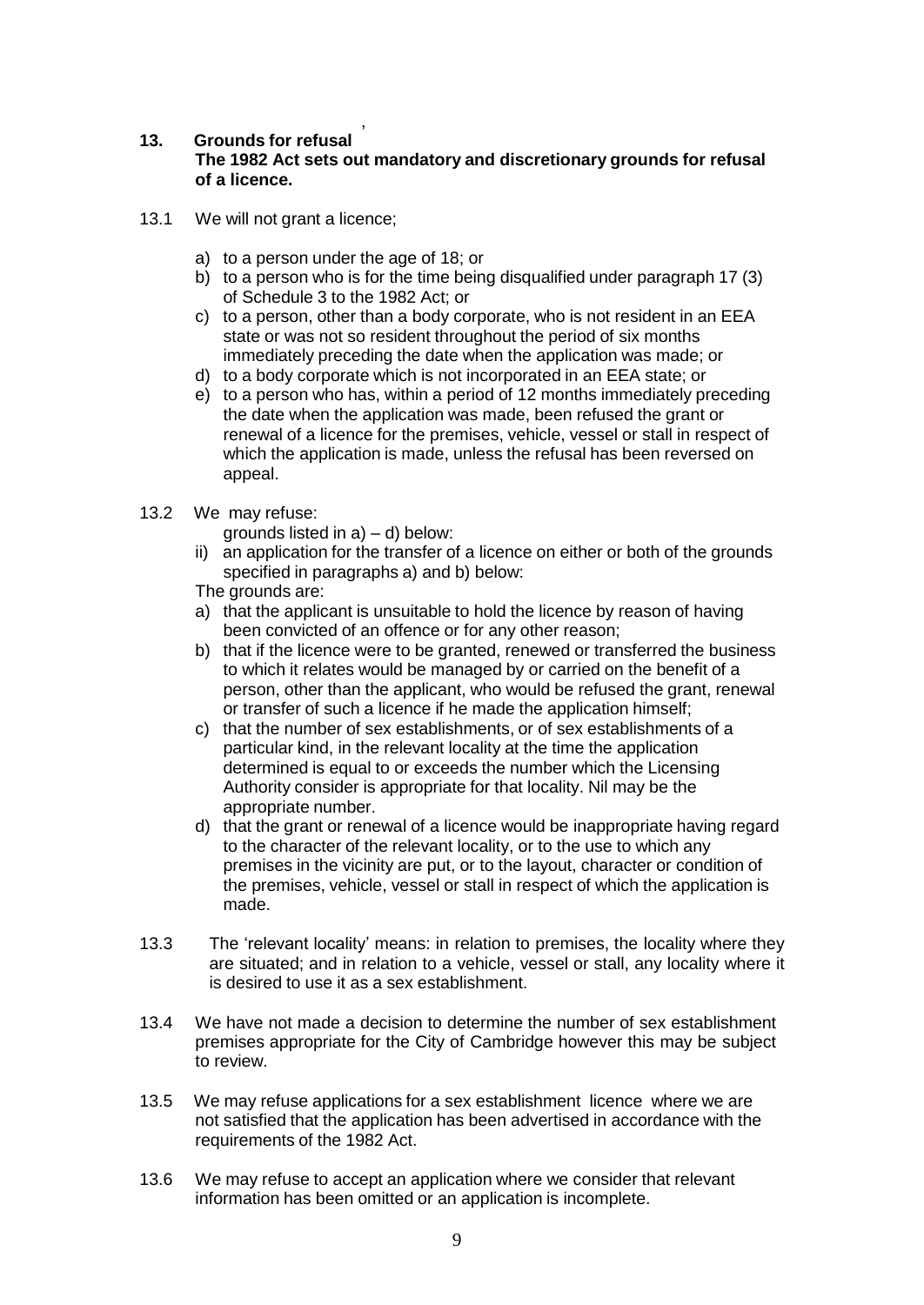#### **14. Hearing**

14.1 Where relevant objections have been made we will give applicants the opportunity of appearing before the Licensing Sub-Committee.

,

- 14.2 We will advise the applicant and objectors of the date, time and venue of the hearing.
- 14.3 A copy of the committee report will be published on our website at least 5 days prior to the hearing. The report will contain a summary of the application, objections and any other relevant information.
- 14.4 The hearing will be conducted in accordance with our hearings procedure.
- 14.5 The Licensing Sub-Committee will communicate their decision at the end of the hearing and all parties will receive written confirmation of the decision within seven days.
- 14.6 Whilst the Act does not stipulate a timescale for hearing applications, where bjections have been submitted and accepted, we aim to determine an application within 20 working days from the close of the 28-day period for receiving objections.
- 14.7 Applicants have a right of appeal to a Magistrates Court.

#### **15. Enforcement**

- 15.1 We will establish protocols with the police and any other relevant enforcement body on enforcement issues. These protocols will target agreed problems and high-risk premises, which require greater attention, while providing a lighter touch approach in respect of low risk premises that are well run.
- 15.2 In general, action will only be undertaken in accordance with the Council's enforcement policy, as adopted at the time, which reflects the Council's obligations relating to enforcement and is consistent with the Regulators Code. To this end, the key principles of consistency, openness, proportionality, clear standards and practices, courtesy and helpfulness and training will be maintained.
- 15.3 Cambridge City Council's enforcement policy is available on our website: [http://www.cambridge.gov.uk/enforcement-policy](https://www.cambridge.gov.uk/enforcement-policy)

### **16. Amendments to Policy**

16.1 Any significant future amendment to this policy will only be implemented after further consultation.

For the purpose of this section, any significant amendment is defined as one that:

- (a) is likely to have a significant financial effect on the licence holders, or
- (b) is likely to have a significant procedural effect on the licence holders, or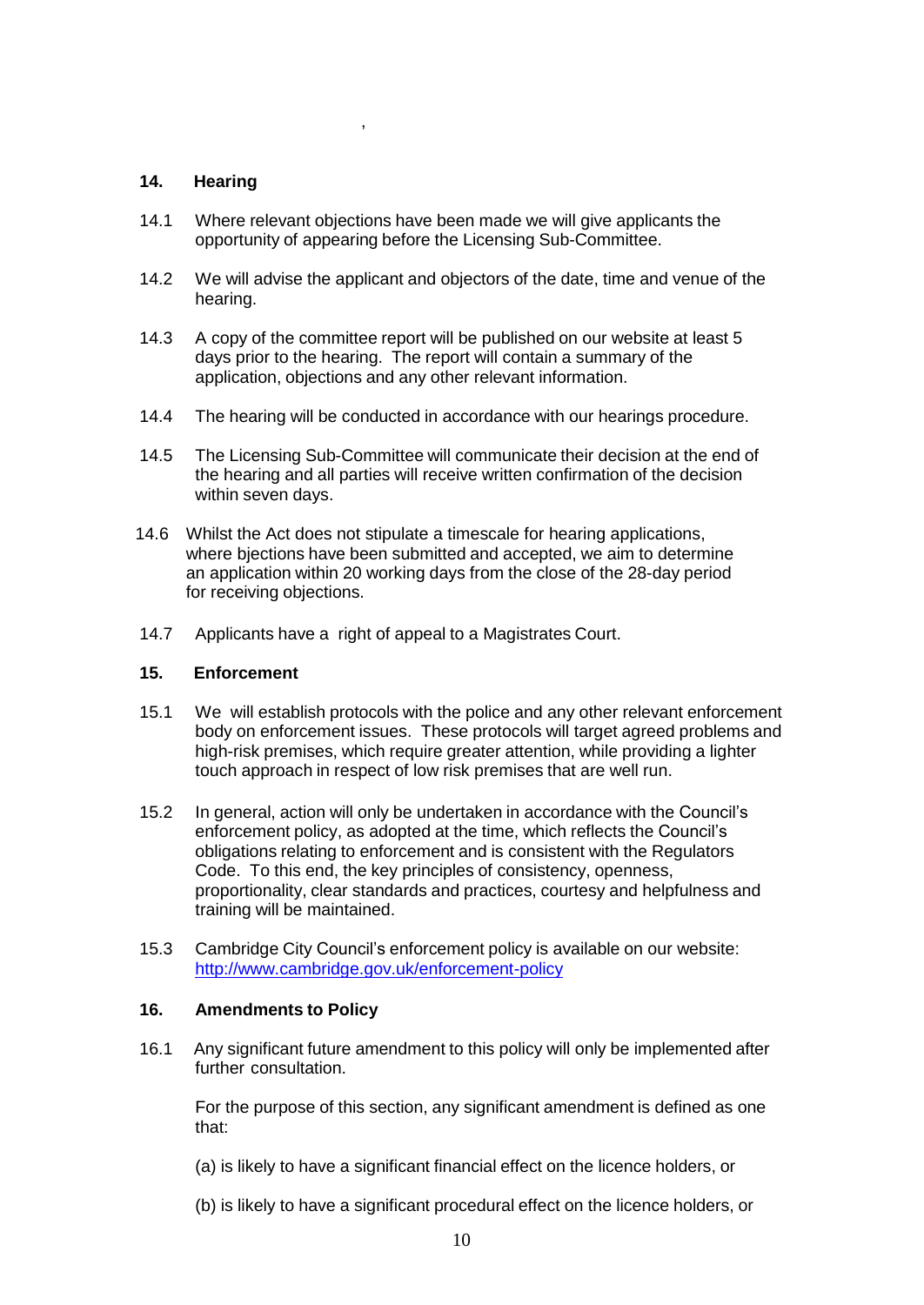, (c) is likely to have a significant effect on the community.

- 16.2 Any minor amendments to this Policy may be authorised by the Licensing Committee.
- 16.3 We retain the right to review the policy as deemed necessary, or as required due to legislative changes and Government guidance.

### **17. Integration with Council Strategies and the avoidance of duplication**

- 17.1 By consultation and liaison, we will secure the proper integration of this policy with local crime prevention, planning, transport, tourism, race equality and equal opportunity schemes, cultural strategies and any other plans introduced for the management of the City and the night-time economy. and regulatory regimes that already place obligations on employers and operators.
- 17.3 It is likely that certain aspects of the activities of a sex establishment will be licensed under the Licensing Act 2003 e.g. a bar in a lap-dancing club. We will not normally attach conditions to a sex establishment licence, which can just as well be attached to a premises licence under the 2003 Act.

#### **18. Exchange of information**

- 18.1 We may from time to time exercise our powers under section 115 of the Crime & Disorder Act 1998 to exchange data and information with the police and other partners to fulfil our statutory objective of reducing crime in the area.
- 18.2 Details of applications and objections which are referred to a Licensing Committee for determination will be published in reports that are made publicly available in accordance with the Local Government Act 1972 and the Freedom of Information Act 2000.

#### **19. Administration, exercise and delegation of functions**

- 19.1 The functions of the Licensing Authority under the 1982 Act may be carried out by the Licensing Committee, by a Sub-Committee or by one or more officers acting under delegated authority.
- 19.2 Many of the decisions and functions will be largely administrative in nature. In the interests of speed, efficiency and cost-effectiveness these will, f or the most part, be delegated to officers.

#### **20. Fees**

20.1 Fees are set each year. Details are available from the licensing team and on our website [http://www.cambridge.gov.uk/sex-establishments](https://www.cambridge.gov.uk/sex-establishments) We charge a separate fee for applying/ varying/ transferring a licence and renewing a licence.

#### **21. Effective Date and Review**

- 21.1 This policy statement will take effect from October 2016.
- 21.2 The policy statement will be kept under review and will be subject to further